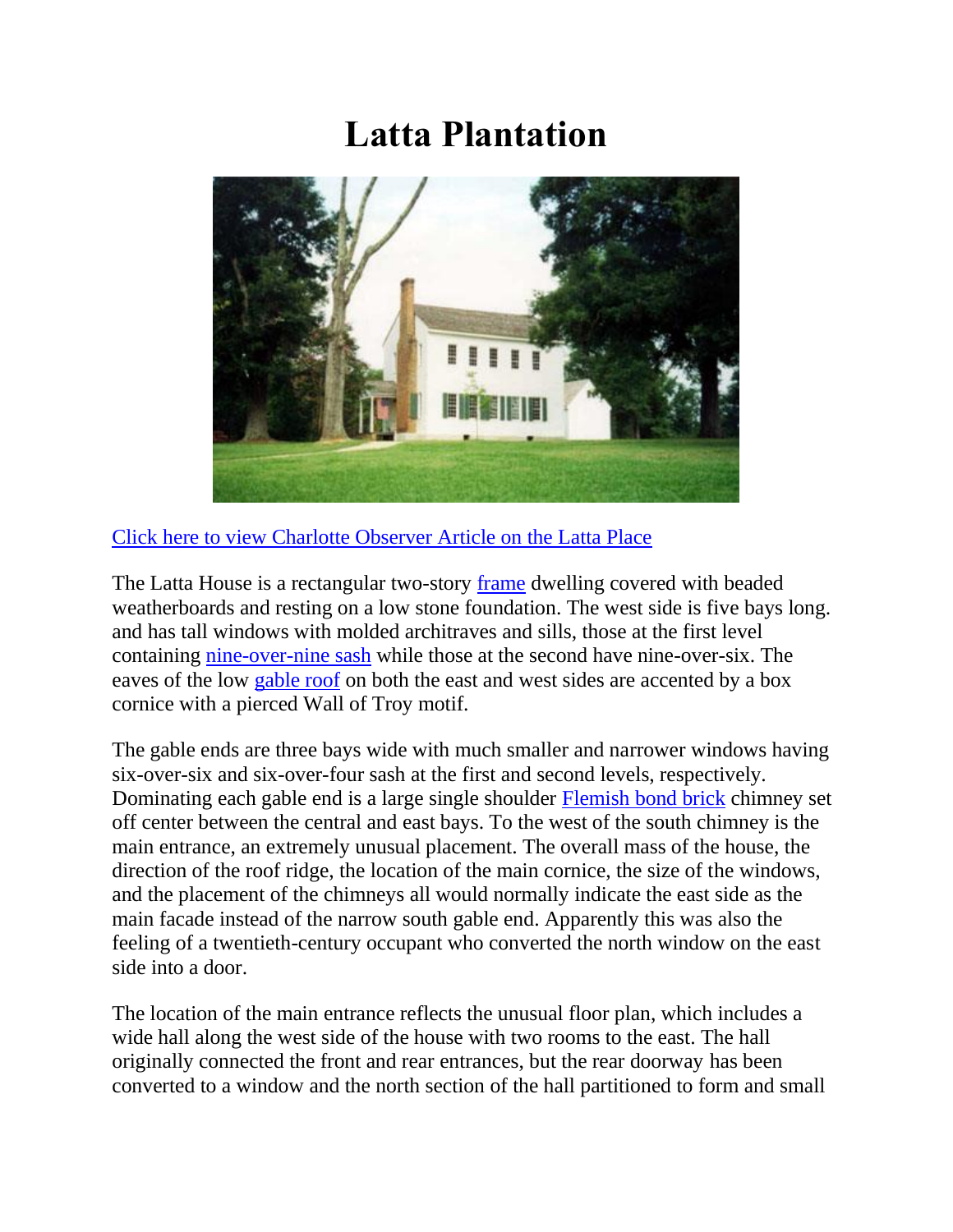bathroom. The main entrance remains intact with the four-light [transom](http://cmhpf.org/kids/Guideboox/windows.html) above a door flat-paneled on the outside and sheathed in a chevron pattern inside. The walls and ceiling of the hall, like the rest of the rooms of the house, are finished with wide horizontal sheathing. A delicate molded chair rail continues uninterrupted to form a sill beneath each window. The windows have unusually heavy crossetted architraves, as do all the interior doorways at the first level. The open-string [stair](http://cmhpf.org/kids/dictionary/stairs.html) which rises in a single flight from the west side of the hall is particularly well-executed, incorporating a Georgian style balustrade with a heavy molded handrail and a square [newel](http://cmhpf.org/kids/dictionary/stairs.html) cap, reeded [balusters](http://cmhpf.org/kids/dictionary/stairs.html) square in section, and an unusually large wave bracket on the end of each step. The entire balustrade is repeated in half section on the opposite wall. Beneath the stair is a large double cupboard with flat-paneled doors above and below the chair rail.

Dominating the large southeast parlor is the elaborate mantel on the south wall. It consists of a heavy architrave around the rectangle opening flanked by flat-paneled pilasters beneath the molded cornice self. The shelf breaks over the pilasters forming caps and over a narrow central tablet which contains a single flat panel. The overmantel is composed of three slender fluted pilasters separated by two rectangular flat panels. Above is a molded cornice ornamented with a guilloche band. The uppermost molding of the cornice continues around the room (a feature that recurs in all rooms having overmantels).

The mantel in the smaller north parlor is similar but has fluted pilasters supporting the mantel shelf and a lozenge motif across the cornice in place of the guilloche band. A curious feature of the southeast parlor is the apparent former location of a window in the west wall between the parlor and the main hall. The opening was filled quite early with flush boards, but the crossetted architrave remains. Among items listed in the 1840 estate sale of James Latta, the builder of the house, was a window sash, possibly the one for the parlor window.

The plan of the second floor is essentially the same as the first except that the south end of the hall is partitioned off to form a small unheated bedroom, and the enclosed attic stair rises from the northwest corner of the hall. The mantels in the main bedrooms, although not quite as elaborate as those downstairs, are equally sophisticated in design. In the north room the small fireplace opening is framed by a heavy surround flanked by fluted pilasters. The molded shelf breaks over the pilasters forming their caps. The overmantel features two tall fluted pilaster strips which extend to a Wall of Troy molded cornice, framing a large rectangular section of the sheathed wall. The metal in the opposite room is similar but lacks the overmantel.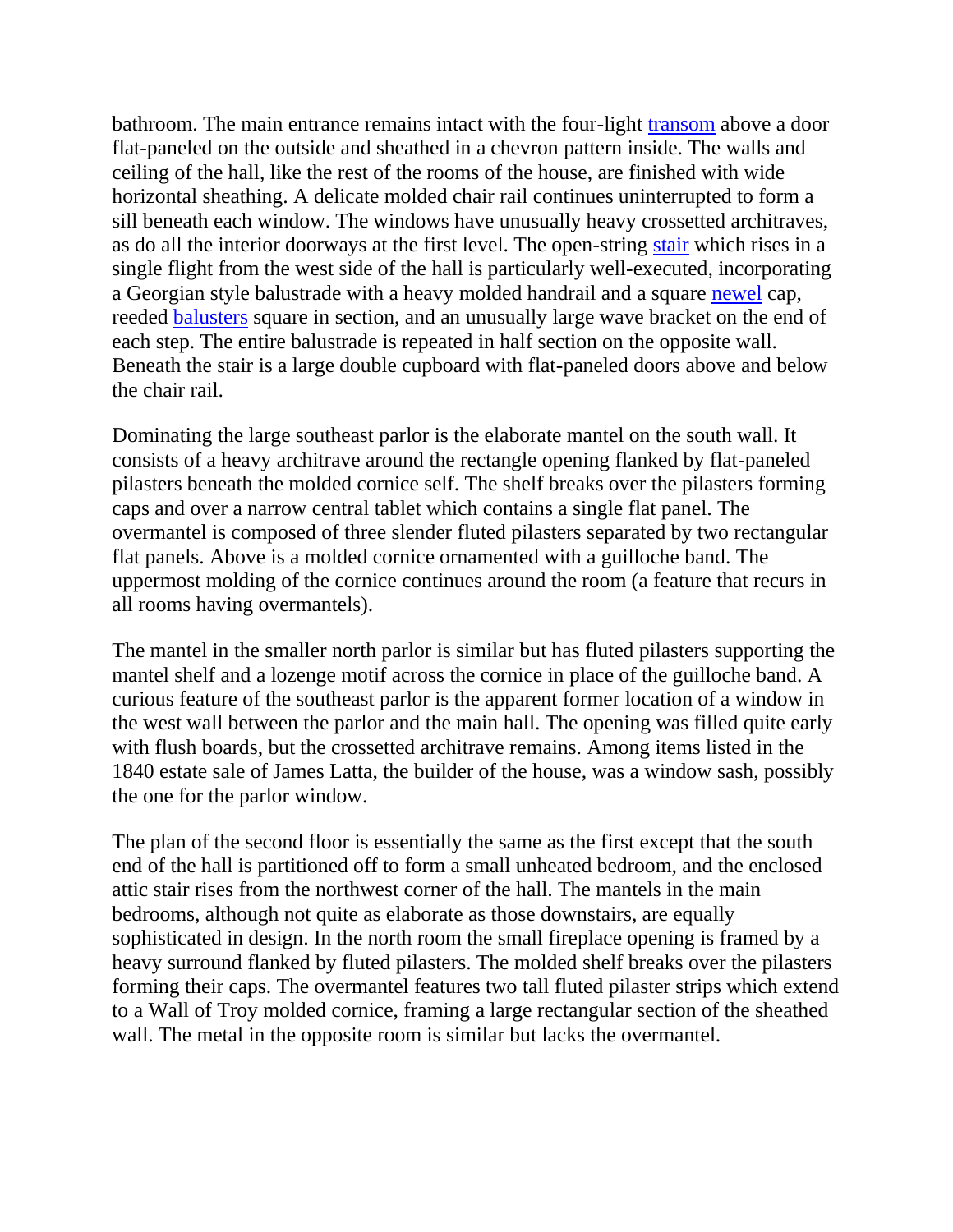The only remaining contemporary outbuilding is the smokehouse, located just north of the house. Covered with beaded weatherboards, it has a low pyramidal roof crowned by a small wooden pinnacle.

The Latta House was built about 1800 by James Latta on land he bought in 1799 from Moses Hays. Latta, then living in nearby Lincoln County, paid \$600 for a 100-acre tract on the east side of the Catawba River, and it is believed that he had his plantation house constructed there shortly thereafter. James Latta was a traveling merchant and planter who came from Ireland to America in 1785. He had three daughters who were educated at Salem Academy (then a boarding school for girls, now a women's college located in Old Salem in Winston-Salem, North Carolina), and who became the mistresses of some of the finest plantations in the area-[-Oak Lawn,](http://cmhpf.org/Properties%20Foundation%20Reports/oaklawn.html) [Cedar Grove,](http://cmhpf.org/Properties%20Foundation%20Reports/CedarGrove-ToranceHseStore.html) and Mount Mourne. In 1800 he purchased for 135 silver dollars half of a fishery near his plantation; that property had been granted to Gideon Thompson by George III in 1772.

The dwelling house property was deeded by James Latta and his wife, Jane, to Benjamin W. Wilson and Robert Latta in 1819. The deed contained the provision that the Lattas would continue living there, as well as a special provision of trust for their son, Ezekiel. The son, however, died in 1820, long before the death of his father. Soon after James Latta died in 1837, his "River Lands" were advertised for sale in the *Charlotte Journal* (January 26, 1838). The tract "on which the deceased resided" was described as a "plantation [where there] is a good two story Dwelling House, with all necessary out-buildings, unusually well built, and arranged more conveniently than most places in this country."

In 1841 two tracts of the plantation were finally sold to David Harry for \$2,450 by Rufus Raid, executor of Latta's estate. He died in 1849, and in 1853 the tract of land "formally owned by David Harry" was sold to William A. Sample. Sample, an elder in the [Hopewell Presbyterian Church](http://cmhpf.org/Properties%20Foundation%20Reports/hopewell.html) for forty-six years, had four sons who volunteered for service in the First North Carolina Regiment during the Civil War. In his will, probated August 4, 1877, William Sample left the part of the "Home Tract" including the house to his son, Hugh. The house remained in the Sample family for many years until 1922, when it was deeded to the Catawba Manufacturing Company. At that time the Catawba Manufacturing and Electric Power Company was a whollyowned subsidiary of Southern Power Company. When the latter merged with Duke Power Company in 1927, the Latta House property was deeded to Crescent Land and Timber Corporation, and at present the land, but not the use of the house, was leased to the United States government, a lease to be in effect until June 30, 1975.

The Latta House is an especially interesting [early Federal house](http://cmhpf.org/kids/Guideboox/OldHouseGuide.html) with a plan unique for its period in North Carolina. The fine stair with elements of Georgian design, the